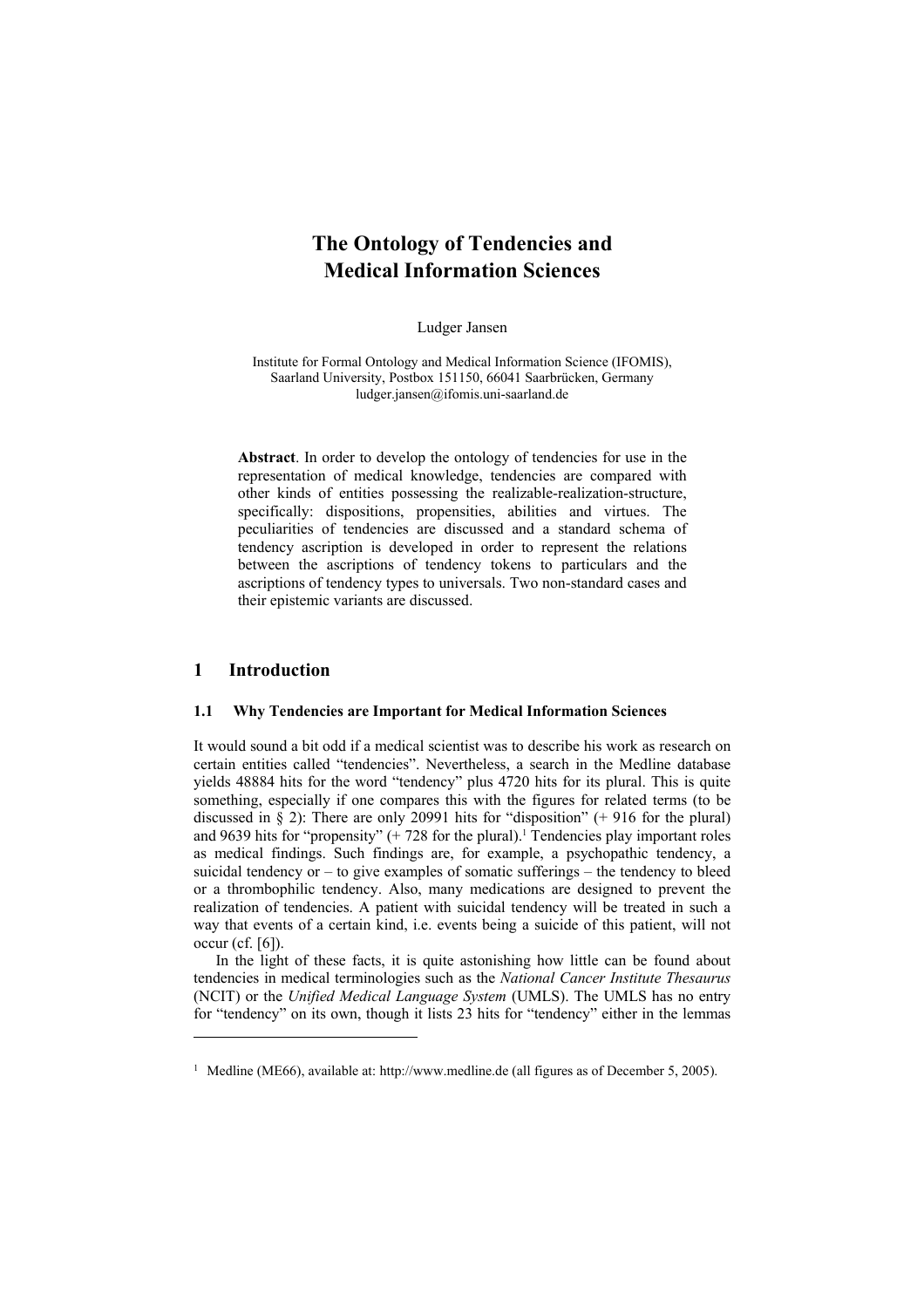or in their definitions.<sup>2</sup> The NCIT lacks an entry *Tendency* as well. It has, however, an entry *Disposition*, which is defined in terms of a tendency:

NCI|Disposition – the tendency of something to act in a certain manner under given circumstances resulting from natural constitution; nature; quality; orderly arrangement.

It is not clear what the semicolons are intended to signify in this definition. The terms that are enlisted with semicolons between them do not seem to be synonymous: "Nature" is distinct from "quality", and both are distinct from "orderly arrangement". "Disposition" in the NCIT seems not to signify a unique concept, contrary to the official intention of the NCIT [4], but rather a somewhat confused bundle of concepts. Moreover, the NCIT subsumes *Disposition* under the heading *Conceptual Entity* and not, as one would expect, under the heading *Property or Attribute.* Surprisingly again, NCIT contains no sub-items of *Disposition*, though it seems to be obvious that all those tendencies "to act in a certain manner under given circumstances resulting from natural constitution" should be listed as sub-items here. Given the widespread occurrence of words like "tendency" and "disposition" in the research literature (as proven through the Medline results), it would be very much desirable that the terminologies reflect this importance by adequately representing these properties.

#### **1.2 Previous Work**

l

Standard accounts define a tendency as "an entity which can be counteracted by other tendencies" or as "a potentiality which may be exercised without being realized" [14]. The first of these definitions being circular and the second introducing three new undefined terms, these definitions are not rigorous enough to be implemented within information systems. Thus we have to investigate the topic beyond these standard answers. While discussion of tendencies can be traced back – at least – to Aristotle and what he says on *dynamis*, *physis*, and *hexis* [16], there is comparatively little discusson of tendencies in recent philosophical literature. Tendencies are being discussed, e.g., in [2], [5], [7], [15, ch. 11], [20], [23]. Furthermore, Daniel von Wachter has pointed out that the ontology of tendencies may help in ontological engineering [27]. His account of tendencies, however, gives rise to the following three problems.

**Who is the Bearer of Tendencies?** Firstly, in von Wachter' eyes, states of affairs are the bearers of tendencies. States of affairs are, in a nut shell, all those complex entities that can be described in that-clauses. Examples are the state of affairs that Rosie has red hair or that patient  $\#12$  is slightly green in the face. There is a point to ascribing tendencies to complex entities like state of affairs, because in this way one may get a hand on circumstances necessary for a certain outcome. Circumstances play an important role that should not be neglected. But in medicine, tendencies are often ascribed not to states of affairs, but to patients, i.e. to substances, to concrete things

<sup>&</sup>lt;sup>2</sup> Metathesaurus search for "tendency" in UMLS Release 2005AB on 14.11.2005.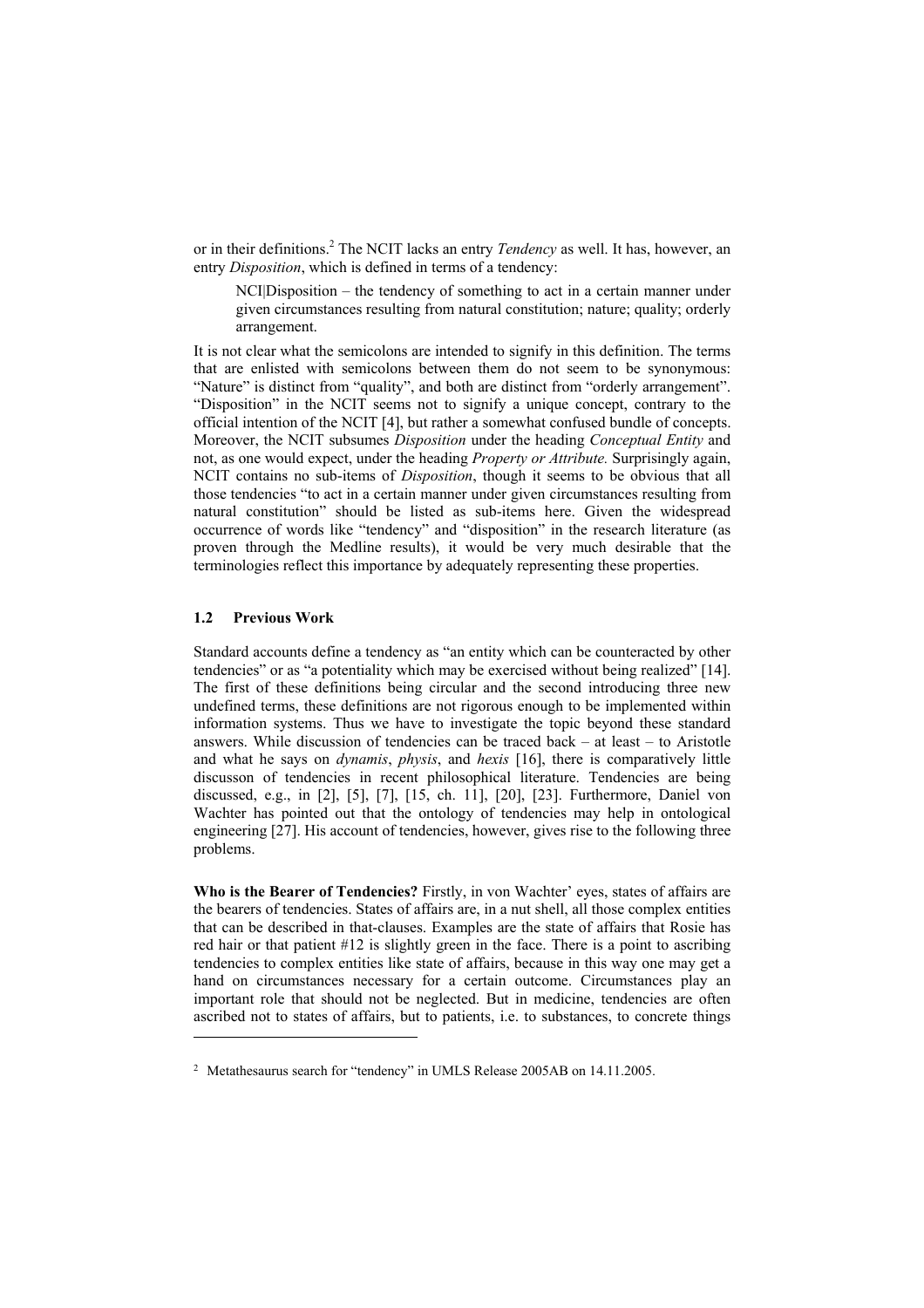existing in time and space. It is a patient that has a suicidal tendency or a tendency to bleed, not a state of affairs. And it is patients that are to be healed, not state of affairs. I will, therefore, focus on tendencies as ascribed to substances.

**Causality and Tendency Bases.** Secondly, presenting a tendency-theory of causality, von Wachter wants to answer "the ontological question about causation: [...] what it is in reality that makes causal statements true" [27, p. 113]. At the core of von Wachter's tendency-theory is the following biconditional: "A caused B if and only if A was the basis of a tendency towards B and the tendency was realized" [27, p. 113]. Here, "A" and "B" are variables for states of affairs. The basis of the tendency is the "state of affairs at  $t_1$  that is relevant for the obtaining of the tendency" [27, pp. 112-113]. Thus the causality-claim gives us a criterion for when to say that something of the form "That this-and-this was the case causes that that-and-that is the case". But how do the basis and the tendency relate? Are they identical? Does the basis A constitute the tendency? Is the basis a cause of the tendency? And why is the tendency important at all, if it is the basis A which causes the event B? The following account tries to avoid these problems by admitting tendencies as properties of things in their own right.

**Are all Monopolised Tendencies realized?** Thirdly, von Wachter claims: "A tendency will be realized if and only if there is no counteracting tendency" [27, p. 112]. But this principle is highly problematic. I will argue that it is neither necessary nor sufficient for the realization of a tendency that there are no counteracting tendencies.

Firstly, the absence of counteracting tendencies is not necessary. This can, e.g., be seen in Newtonian physics. There are good reasons to consider physical forces as something relational: a force relates, e.g., a certain field to a certain body it acts upon. A physical tendency, however, is a property of a body – a property that, e.g., has been brought about by a force acting on this body [15]. Now imagine a Ferrari with three tendencies – like the one depicted here:



This Ferrari has a tendency  $t_1$  to drive forward through its running engine, a considerable smaller tendency  $t<sub>2</sub>$  to drive forward through the tail wind, and a tendency  $t_3$  not to drive forward through the air resistance. Now imaging that the forces that bring about  $t_2$  and  $t_3$  are of equal size. Then  $t_1$  will be realized as if it were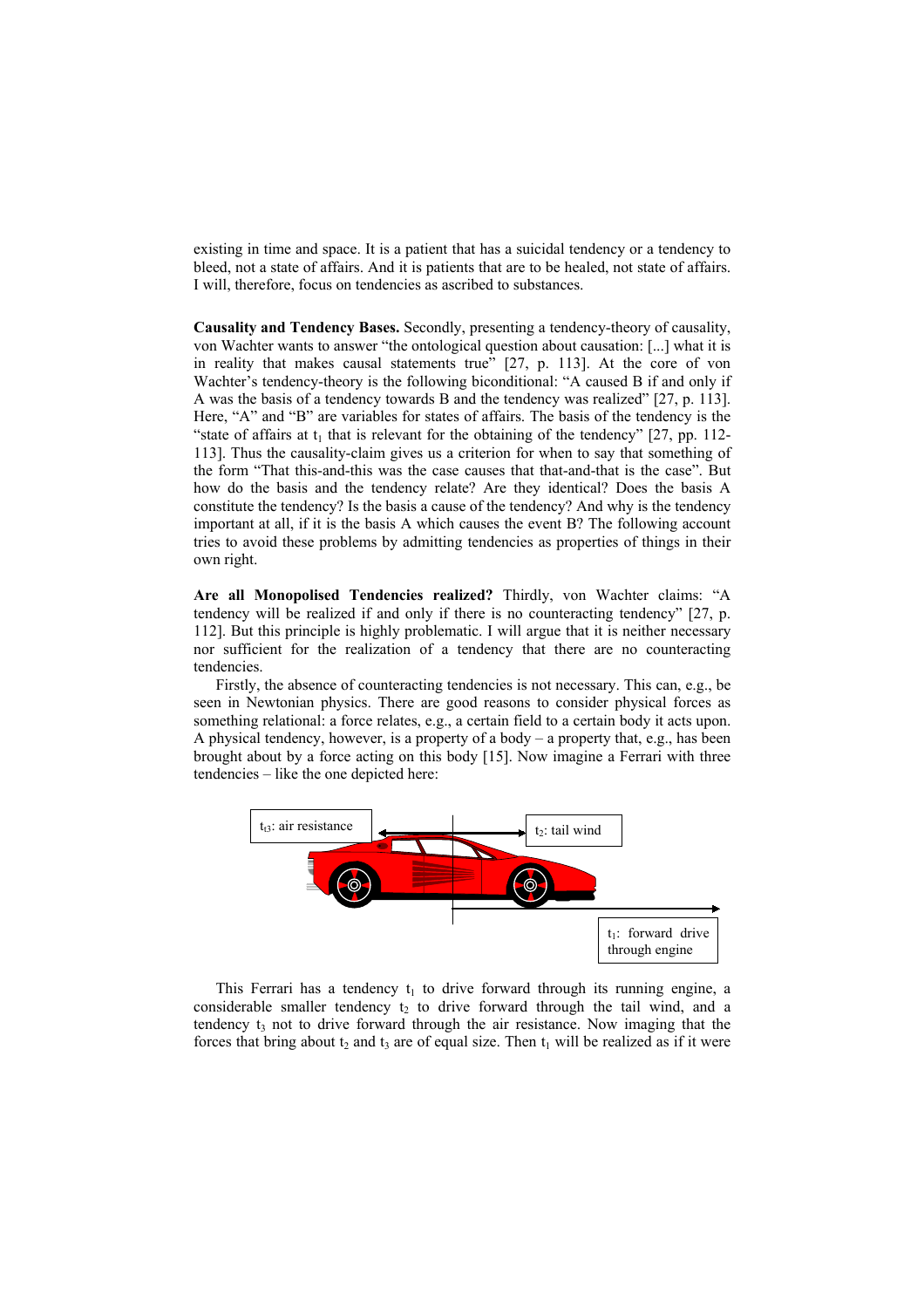the only tendency present, although in fact there is a counteracting tendency  $t<sub>3</sub>$ . Thus the absence of counteracting tendencies is not necessary for a tendency to be realized.

Second, the absence of counteracting tendencies is not sufficient for the realization of a tendency. This can be seen in indeterministic theories like quantum mechanics. An atom has the tendency to decay with a certain probability within a certain time. But because of the probabilistic character of this tendency, even if it were the only tendency present in a given situation, there is no guarantee that it will be realized. Therefore, contrary to von Wachter's claim, the fact that a tendency is not counteracted is neither necessary nor sufficient for its realization. Thus a general ontology of tendencies should not ascribe to this principle.

**Tendencies in Sciences.** Having used examples from classical physics and quantum mechanics, I should add two remarks on tendencies in different sciences. First, within classical dynamics it is very easy to add up all tendencies. All tendencies are brought about by forces that are measured by the same physical unit, Newton, and can be represented as vectors that can easily be added to other vectors. Because of the mathematical properties of vectors and the sameness of the unit of measurement used, all the tendencies involved easily add up to a definite result. Such a straightforward addition of tendencies is not possible in all cases. If a petunia has the tendency to flourish when placed in a sunny place and the tendency to starve when given too much water, then which tendency does it have when placed in a sunny place with an overload of water? (Cf. [3].) Or consider human agents, which are acted upon by very different "forces" or influences, such as social, psychological and genetic influences. Influences of these kinds normally do not come with a number and a unit of measurement affixed to them. This makes it much more difficult to combine several singular tendencies to a single resulting tendency.

Second, classical dynamics is a deterministic theory. In such theories, the resulting tendency gives directly rise to what is going to happen, the event to follow. We are able to leave the realm of tendencies and enter the realm of (often observable) happenings. In this, they differ from indeterministic theories like quantum mechanics and even more from theories, e.g. from the humanities, that take into account free will bringing about spontaneous actions. For in indeterministic theories, the resultant tendency in no way amounts to a guarantee of one and only one consequent happening: we remain within the realm of probabilistic tendencies and have to wait to find out what will actually happen. Many medical tendencies are of this latter kind.

## **2 Tendencies and their Realizations**

## **2.1 Realizables: A General Structure**

Tendencies are a special kind of properties. They are special in that they "point" to something that they enable or cause or make probable: their realization. If a patient has a tendency to bleed, bleeding is the realization of this tendency. Thus the realization is distinct from the tendency itself. While the tendency to bleed is a qualitative property, bleeding is a process or an activity. The realization of a tendency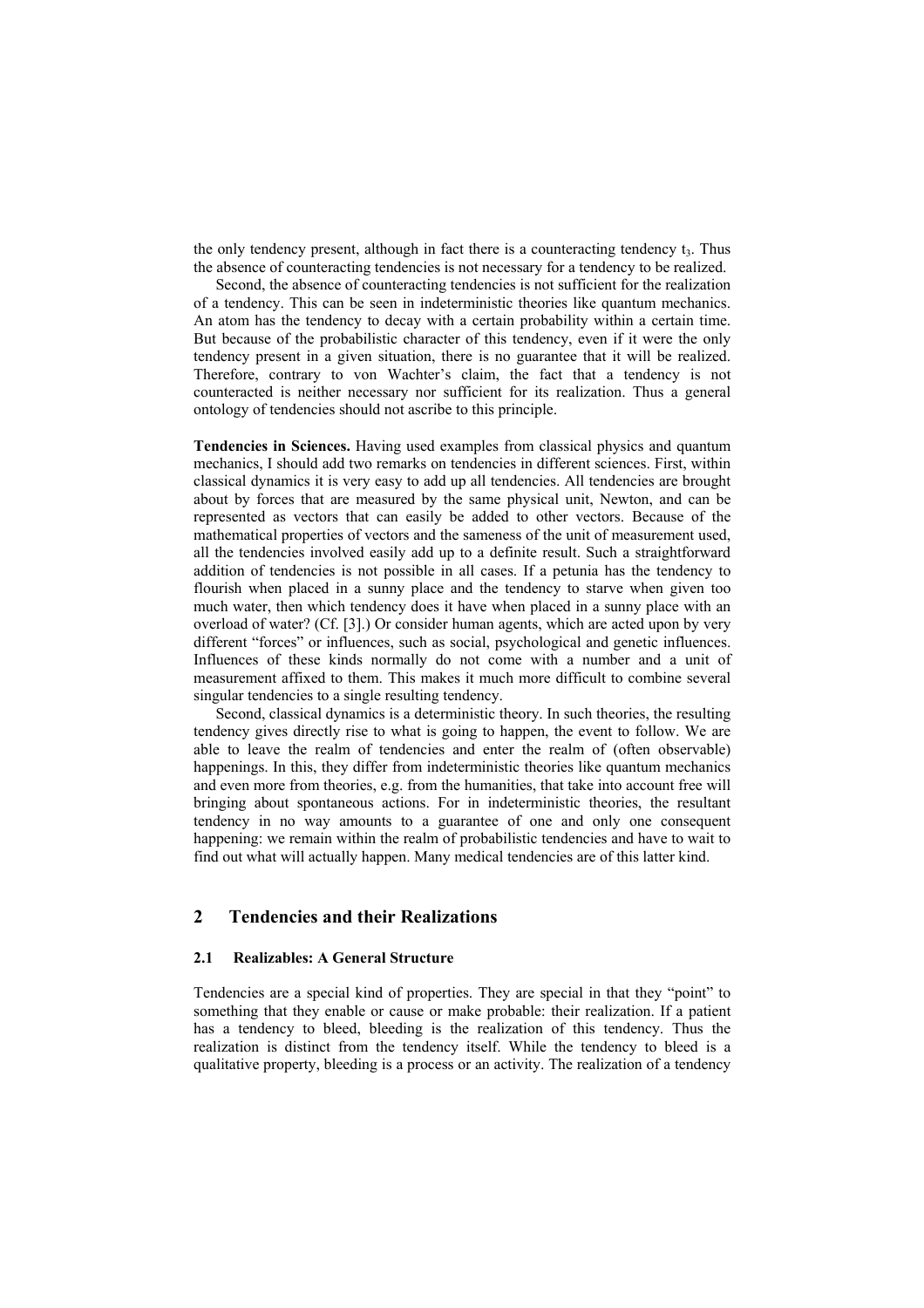is thus not the same as the existence of a tendency. Tendencies can exist without being realized. A patient can have the tendency to bleed at a time when he is not bleeding. I will call all properties that share this structure "realizables". Tendencies are one kind of them. They share the following features with other realizables: (1) They are qualities. (2) They are related to some other entity which they cause, enable or make probable. This entity is called their "realization". And: (3) They can exist independently of their realization. There is a whole variety of realizables other than tendencies, and some of them have a long history as technical terms in philosophical debates. In order to contrast them with tendencies, I will discuss the following other kinds of realizables: disposition, propensity, ability, potentiality, and virtue.

#### **2.2 Different Kinds of Realizables**

**Dispositions.** In recent decades, a lot of work in philosophy of science and ontology has been dedicated to dispositions; witness [12], [13], [15], [21], [26]. The major part of this work has centred around 'sure-fire' dispositions, i.e. dispositions that invariably lead to a certain result given certain circumstances. Thus, an ascription of a disposition is usually of the form "x has the disposition D to become R given circumstances C."

Typical disposition ascriptions thus are "Sugar has the disposition to dissolve when put in water" or "This glas has the disposition to break when thrown on the floor". It is often said that dispositions are "occult powers", because one can never "observe" D but only its realization R. While this is true, it does not make dispositions "occult". On the contrary, a disposition ascription of the above form entails a test procedure for disposition D: Put x in circumstances C and watch whether x becomes R (cf. [18, pp. 73-78]; cf. also [12] for a defence of dispositions against this and other charges).

**Propensities.** While 'sure-fire' dispositions are dispositions that invariably lead to a certain result given certain circumstances, propensities do so only with a certain probability (cf. [22], [23]). Therefore they are also called 'probabilistic dispositions' (e.g. in [13]).

**Abilities.** Another kind of realizables are abilities. Abilities differ from dispositions in very important respects: First, while dispositions can be ascribed to just about anything that can be a bearer of properties (i.e. to all substances), an ability is normally ascribed only to a person or an agent. Second, while dispositions are invariably realized in certain circumstances, the realization of an ability depends on its bearers decision to do so. Realizations of abilities are actions. Thus, with abilities we enter the sphere of free will. Third: When we talk about abilities, we often mean not only the ability to do something, however clumsily, but the ability to do something well.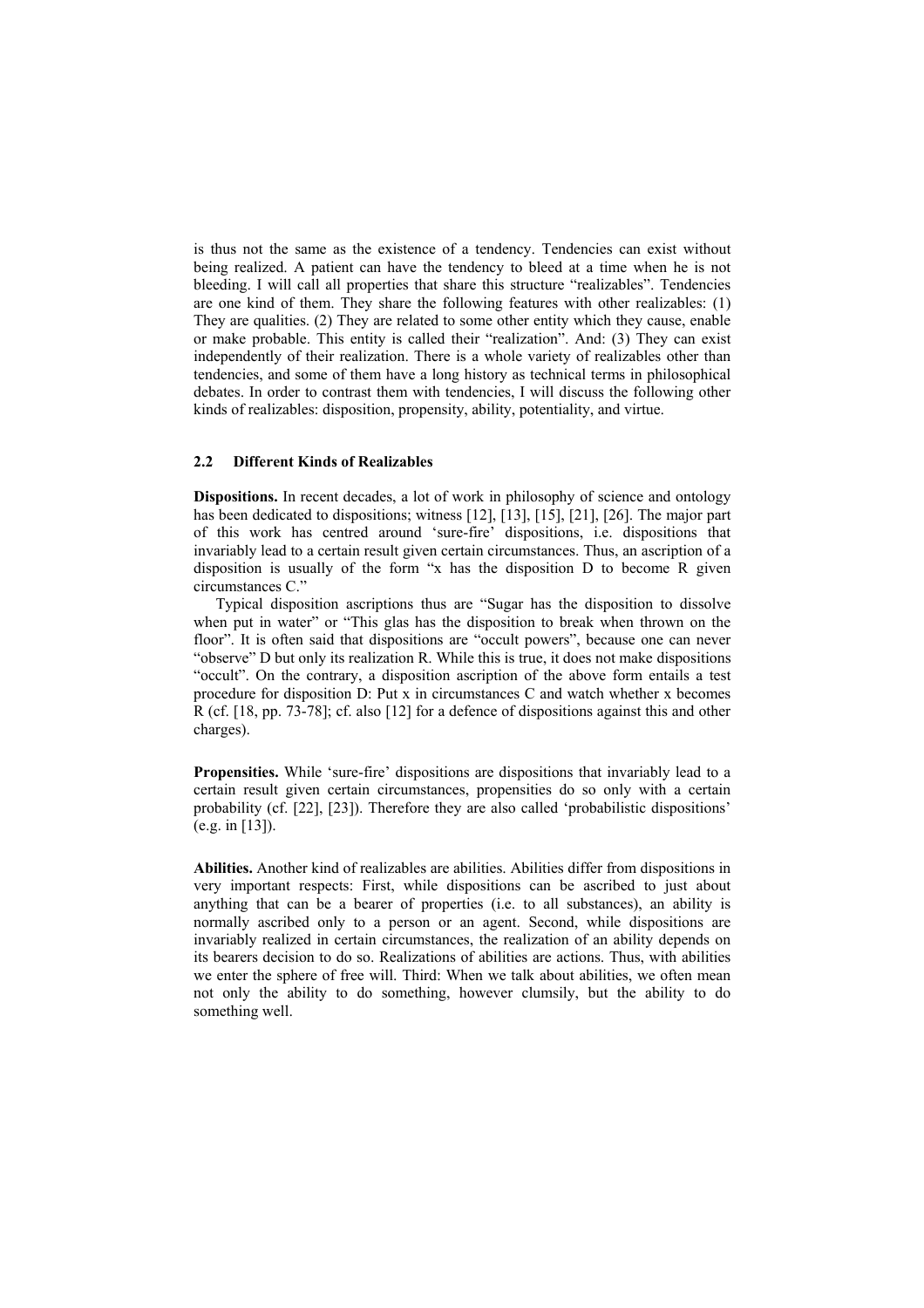**Potentiality.** Potentiality is a term old of age and rich in ambiguity [24]. It dates back to the early Latin translators of Aristotle, who used the terms *potentia* and *actus* to translate his terms *dynamis* and *energeia*. Being already a multi-facetted term in Aristotle [11], it acquired an even broader variety of meanings in the course of the history of philosophy. Here, I will only discuss one possible meaning of this term in order to contrast it with the other kinds of realizables presented here, namely the conception of potentiality as a n-order disposition [11, pp. 197-198]).

A disposition D, I have suggested, leads to a realization R in certain circumstances. Now, what if R is itself a disposition, say a disposition to become  $R^*$ ? Then D is a disposition to acquire another disposition, and one might say that D is the second-order disposition to become R\*, i.e. the disposition to acquire a disposition to become  $R^*$ . For a patient may not have the disposition to be healed by a complicated operation because he is too weak to survive such a surgical intervention. But the very same patient may have the disposition to strengthen his constitution to the effect that he may undergo the operation at a later point of time. Thus, although he does not have the disposition to be healed by this operation, he has the second order disposition or potentiality to be healed in this way. Of course, not only second order dispositions are conceivable, but also dispositions of third or higher order. Now having the potentiality for R, or so I want to stipulate, is to have an n-order disposition for R, for some n. The example shows that potentialities or higher order dispositions are important for medical practice, too.

**Virtues.** Since long it has observed that virtues (and vices) are also realizables: virtues can be realized but they need not to be realized in order to exist. A person can possess the virtue of being just and not realize it in just deeds, e.g. while sound asleep. Often, virtues are conflated with other kinds of realizables like dispositions or abilities. Virtues like justice are indeed connected with certain abilities. The just person, e.g., has the ability to point out just actions. But there are important differences between virtues and abilities. Not everyone who can tell just from unjust actions possesses the virtue of justice. The just person can not only tell just actions. He is distinguished by a standing desire to perform just actions once he has decided what they are: The just person has a tendency to act justly, though he retains the ability to act unjust.

There is yet another interesting difference between abilities and virtues: A skilled craftsman may decide to deliver a bad work, e.g. for reasons of vengeance, and still remain a highly skilled craftsman. Deliverance of a bad work does not entail the loss of the skill. If, however, "someone cheats somebody or knowingly breaks a promise, this proves that he lacks the virtue of justice" [19, p. 82; my translation].

#### **2.3 How Tendencies Relate to the Other Kinds of Realizables**

Now, how do tendencies relate to the kinds of realizables discussed above? First, there is an obvious difference between sure-fire dispositions and tendencies in terms of reliability. While sure-fire dispositions invariably realize themselves in certain circumstances, tendencies do not do this. To use T. S. Champlin's example: "If you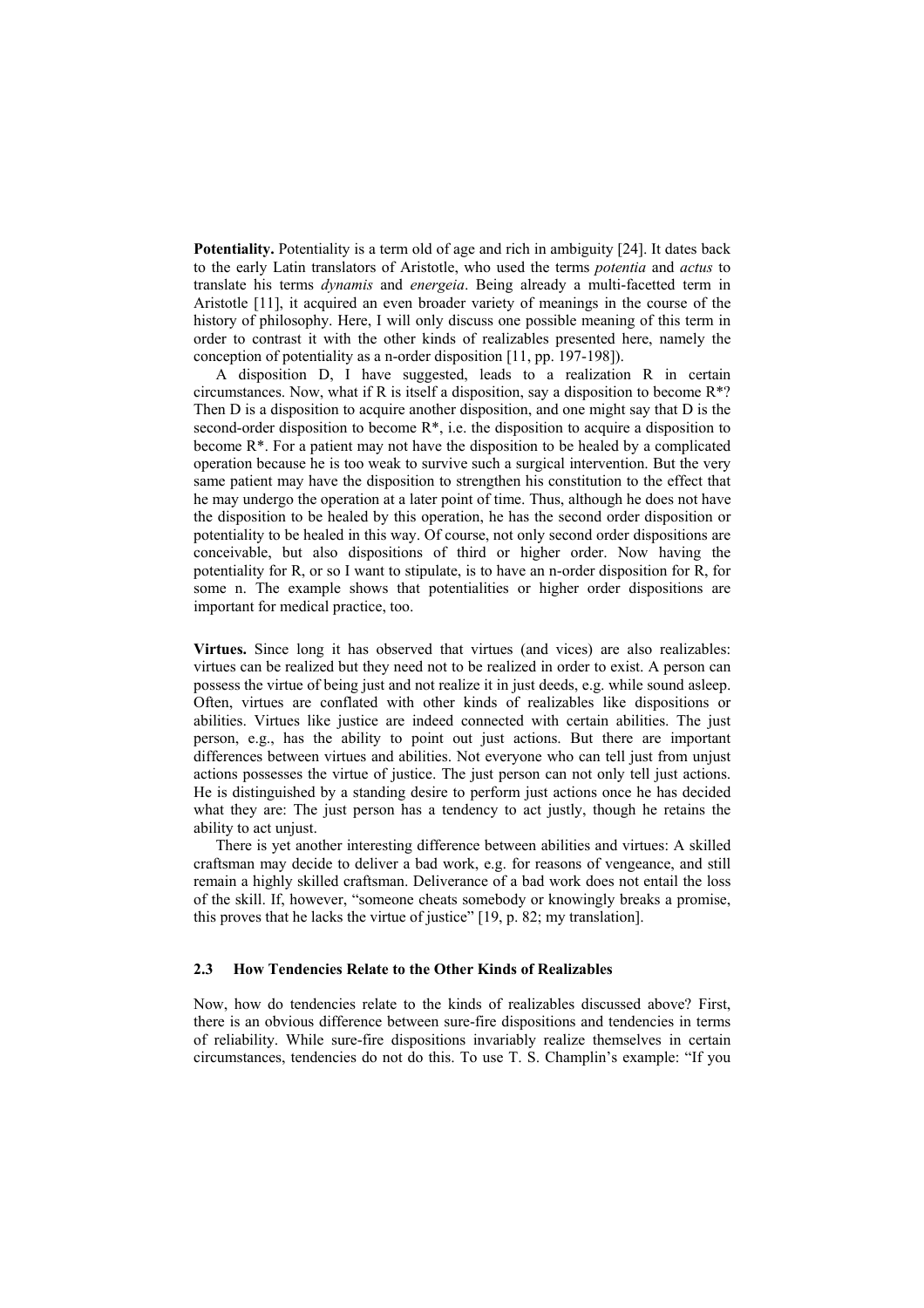knew you had to make a parachute jump from a plane and, perusing the parachute maker's operating instructions on the eve of your jump, your eyes lit on the words, 'Your parachute has a tendency to open when the rip-cord is pulled', wouldn't you feel at least a faint whiff of apprehension?" [5, p. 121] Thus, a lot of tendencies seem to be rather probabilistic dispositions than sure-fire dispositions. But not all tendencies can adequately be described as probabilistic dispositions. That the tendencies of classical dynamics (which I have discussed in  $\S$  1.2) are not always realized, has nothing to do with probability or chance.

Nor are tendencies n-order sure-fire dispositions, for there the same degree of reliability applies, if only at several stages. But, of course, there may be tendencies of higher order, i.e. tendencies to acquire tendencies. There may also be mixed forms of higher order, e.g. a disposition to acquire a tendency or the tendency to acquire a disposition.

Tendencies differ from abilities, too. For a tendency, in order to be realized, normally no decision, no act of free will is necessary. On the contrary, some philosophers think there is a tension between describing people as following tendencies and describing them as free rational agents [10, ch. 8]. In fact, the decision we make may block the realization of, say, bad tendencies we have. It might be the case, however, that people have tendencies to decide in certain ways. The virtuous person, for example, has the tendency to decide in favour of the virtuous action. Thus, virtues are a certain kind of tendencies: They are tendencies governing decisions and involving tendencies for emotions, as Aristotle pointed out (cf. [19, pp. 138-139], [11, pp. 88-92]).

After this discussion, we are able to point out the following place for tendencies within a taxonomy of properties: Tendencies are pointed qualitative properties, *i.e.* realizables, with variable realizations that do not depend on decisions. We can illustrate this with the following taxonomic tree:

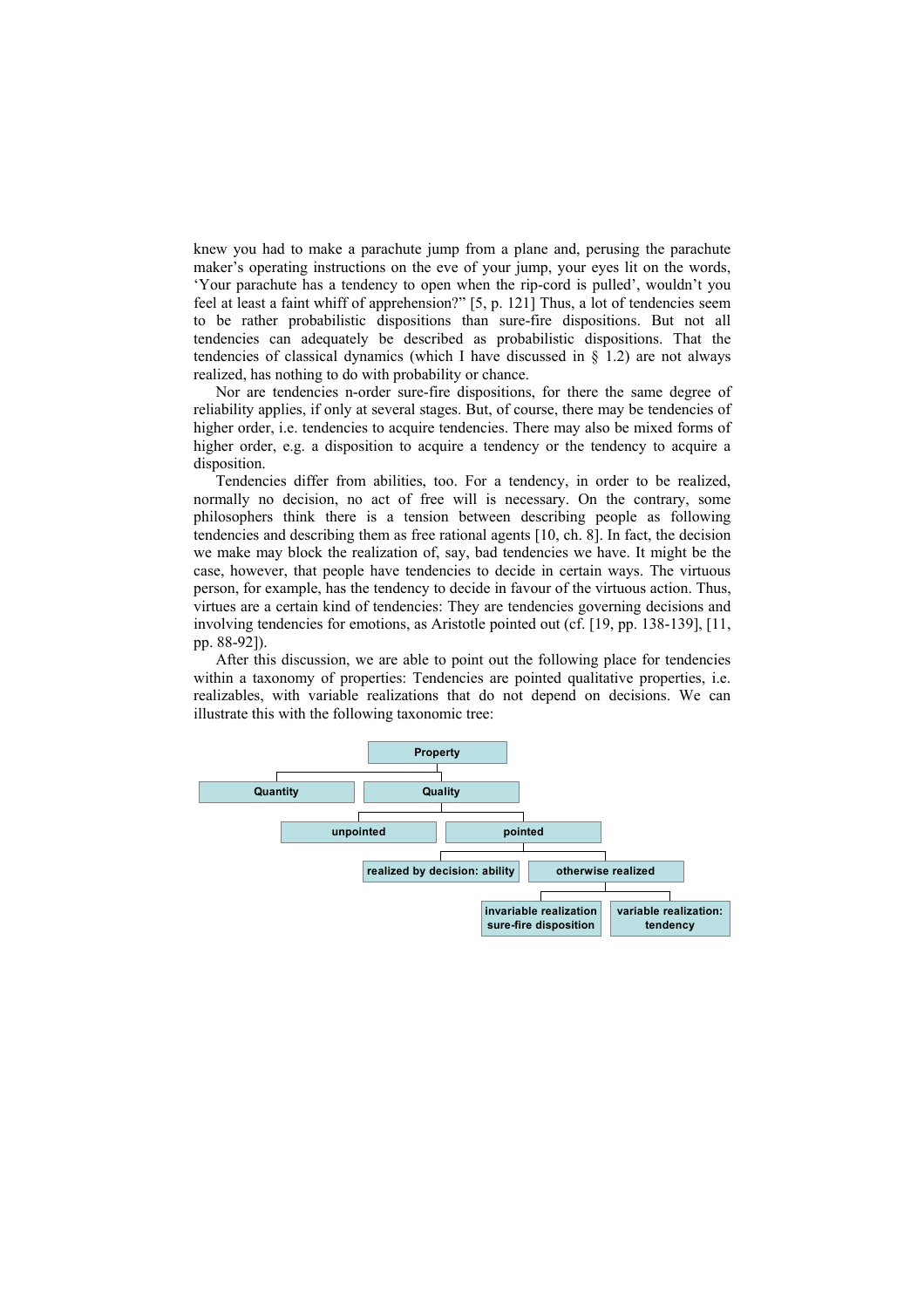## **3 Tendency Ascriptions**

#### **3.1 Tendency Types and Tendency Tokens**

Like virtually all entities, tendencies come in types and tokens. Thus some tendency ascriptions are ascriptions of tendency tokens, while others are ascriptions of tendency types. Tendency tokens are ascribed to individual substances, e.g. to persons. "Patient #12 has a tendency to vomit", "Rosie tends to get sunburn quickly" or "Mr Smith suffers from ecdysiasm"<sup>3</sup> are such ascriptions of tendency tokens to individuals. "The red haired have the tendency to get sunburn quickly", on the other hand, is an ascription of a tendency type to another type, in this case the type beingred-haired. Other examples are:<sup>4</sup>

- "The central regions of the proteine show tendencies to form beta-bends."
- "Thought-action fusion is associated with tendencies towards obsessivecompulsive disorder."
- "Supplementation of [the chemical] FOS [= fructo-oligosaccharide] showed tendencies to increase total faecal nitrogen excretion […]."
- "Male self-cutters showed 'multi-impulsive bulimic' tendencies […]."
- "Male delinquent adolescent were found to have greater tendencies towards antisocial personality, sociability, being sexually abused, and alcohol and drug use.'

These examples give rise to a warning: Tendencies are thought of as causal properties. If a correlation between two kinds of entities is discovered, the first entity can be the cause or the effect of the other entity, or both can be effects of a common cause. Because of its temporal posteriority, being a delinquent adolescent is an effect of being sexually abused, while supplementation of FOS is the cause of the increase of faecal nitrogen excretion. Still other correlated kinds of entities are effects of a common cause – and maybe being a male self-cutter and showing multi-impulsive bulimic tendencies is an example of this type.

## **3.2 The Standard Square of Tendency Ascription**

l

The examples given in the preceding section reflect the statistical methods used in modern medical research. The results brought about by statistical methods are correlations. Statistical correlations hold between types or – which is the same – universals. The correlations we are interested in here are, of course, those that involve types of tendencies. That is, we are interested in correlations between a universal U and another universal UT that is a tendency type:

<sup>&</sup>lt;sup>3</sup> Ecdysiasm is an abnormal tendency to take off one's clothes in order to produce sexual desire in others. UMLS 2005AB does not have a definition, but lists "Abnormal tendency to take off one's clothes" as a synonym.

<sup>4</sup> Cf. Medline (ME66), abstracts ME16098208, ME15792850, ME15787997, ME15896226, ME15886868. The last three items are verbal quotations.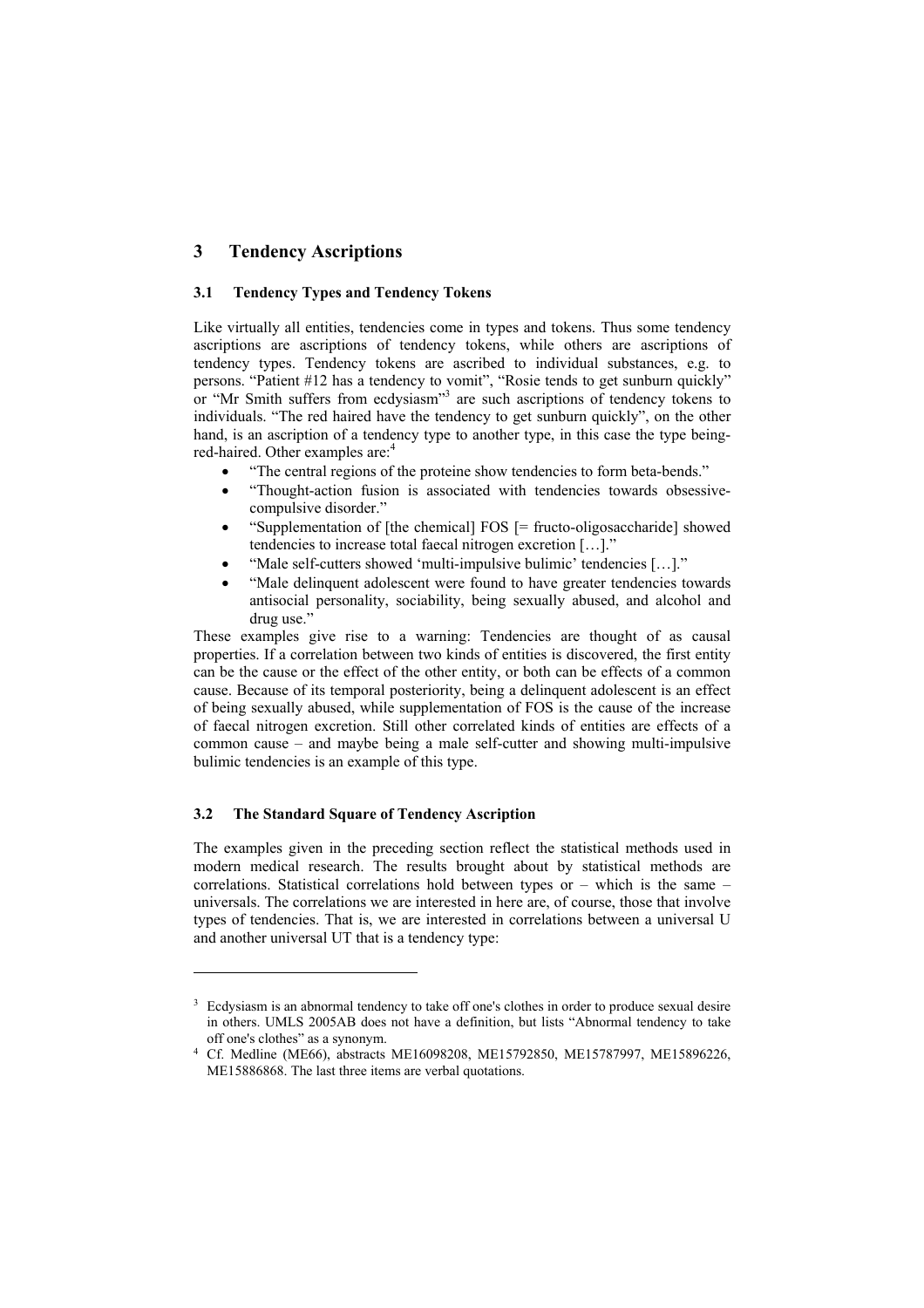## (S1) U correlated with T

On the other hand, in therapy medical practitioners always deal with individual patients. They never treat universals. Thus tendencies that are relevant in diagnosis and therapy come as tokens. Here totally different types of statements are relevant. They ascribe to an individual person x a tendency token t:

 $(S2)$  x has t

The entities in statements like (S1) and (S2) are, of course, not unrelated to each other. Individuals like x in  $(S2)$  instantiate universals like U in  $(S1)$ , and tendency tokens like t in (S2) instantiate tendency types like T in (S1):

 $(x)$  x instance of U

(S4) t instance of T

Putting (S1) to (S4) together, we get a square diagram. I will call it the "standard square of tendency ascription" or, simply, the "standard square", because represents the typical case in which statements of all these four kinds are involved:



The relation between an individual like x or t and a universal like U or T is not a unique one. Individuals instantiate a multitude of universals, and t may instantiate various types of tendencies.

## **4 Two Deviant Cases**

The reason why I called the standard square "standard" is that it represents the standard case of tendency ascription, i.e. the case in which all four components of the square are really present. This does, of course, not entail that there are no nonstandard cases. Two kinds of non-standard cases are, for example, mentioned by Rom Harré: "Sometimes a tendency is to be ascribed to a particular being because of some unique and idiosyncratic configuration of its components; sometimes a tendency is ascribed to a being just in so far as that being is a member of class of such beings and so can be expected to share a common nature with its fellows." [9, p. 284] I will discuss these two cases in reverse order: First, I will discuss the case of mere statistical correlations, second the problem whether there may be "idiosyncratic" or contingent individual tendencies.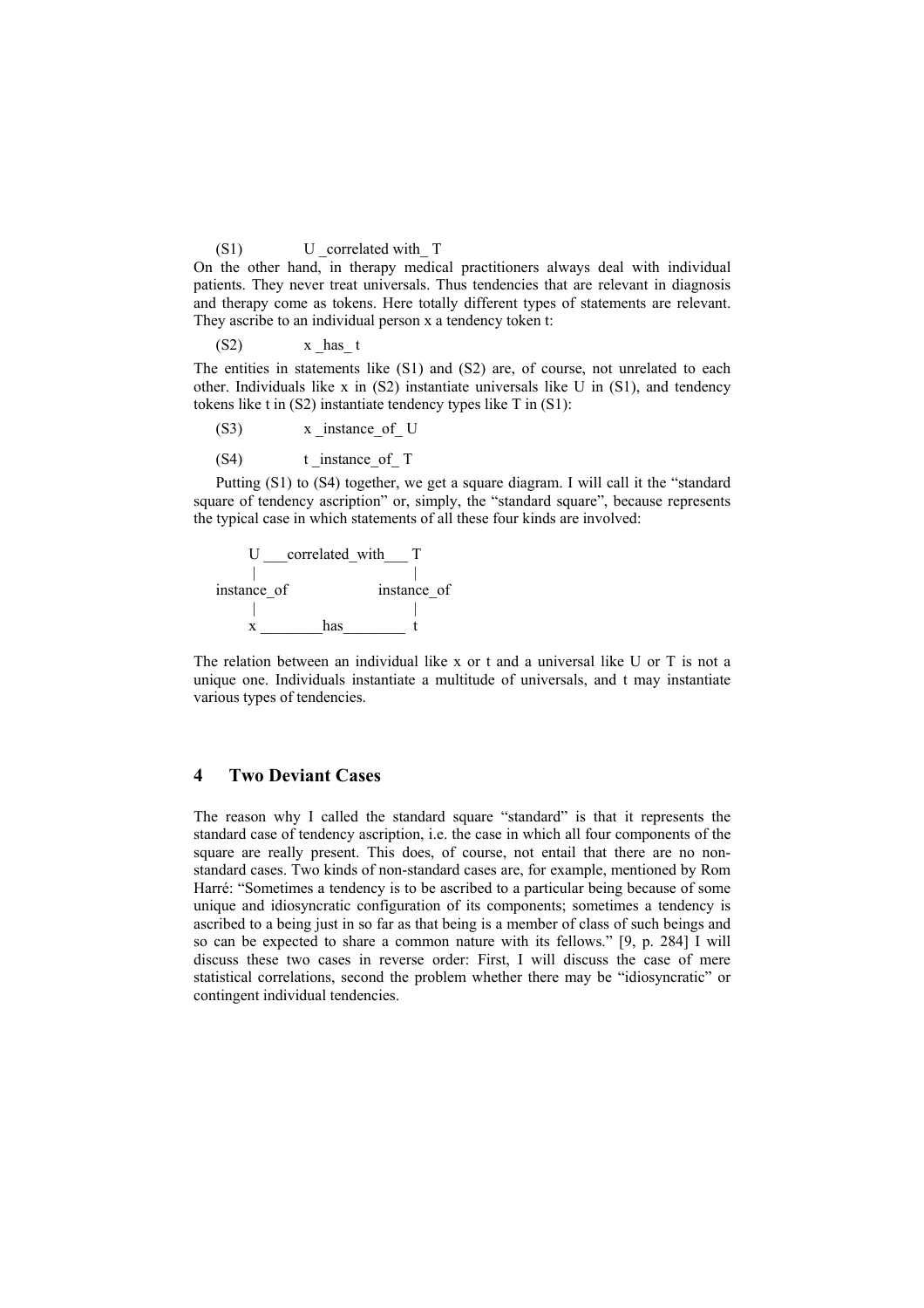## **4.1 Mere Correlations**

The upper side of the square, or so I said, represents a statistical finding. Thus there may be plenty of instances of U that do not have an instance of T among their properties. If x is such an instance, only the following torso of the standard square remains:

U \_\_\_correlated\_with\_\_\_ T | instance\_of  $\blacksquare$ x  $\oslash$ 

This is the first of two ways in which an entity involved in the standard case is lacking. It is important to bear this possibility in mind. Even if a tendency T is correlated with a universal U, there is no necessity that a particular instance of U has a tendency t of type T.

#### **4.2 Contingent Individual Tendency**

The other deviant case that Harré is hinting at is not so obvious. Now we start with the bottom line, i.e. with the ascription of a tendency token t to an individual x. As I already said, there is always a type T to which t belongs, and possibly there are infinitely many tendency types which t instantiates. There will also be universals which x instantiates. But do we have a guarantee that any of these universals correlates with any of the tendency types that t instantiates? Is it not conceivable that we have a case where there is a t instantiating T, but no U instantiated by x and being correlated to T? This situation corresponds to the following deviant square:



Is it a metaphysical possibility that a tendency token t could be a mere individual matter? At times it seems as if E. J. Lowe wants to reserve the upper left corner for substantial universals [17, e.g. pp. 17, 31, 33]. In this case this corner would indeed often be empty, because a lot of tendencies are not caused by x's belonging to a certain substantial universal, i.e. a certain natural kind, but by accidental features like the very private history of the individual x that it does not share with other beings. But even Lowe thinks that to every tendency there corresponds a law tying together universals. In what follows I want to argue how we can account for an appropriate universal in the upper left corner.

Having a tendency may come about through a combination of rare properties or events such that there is only one individual having this tendency. Someone might get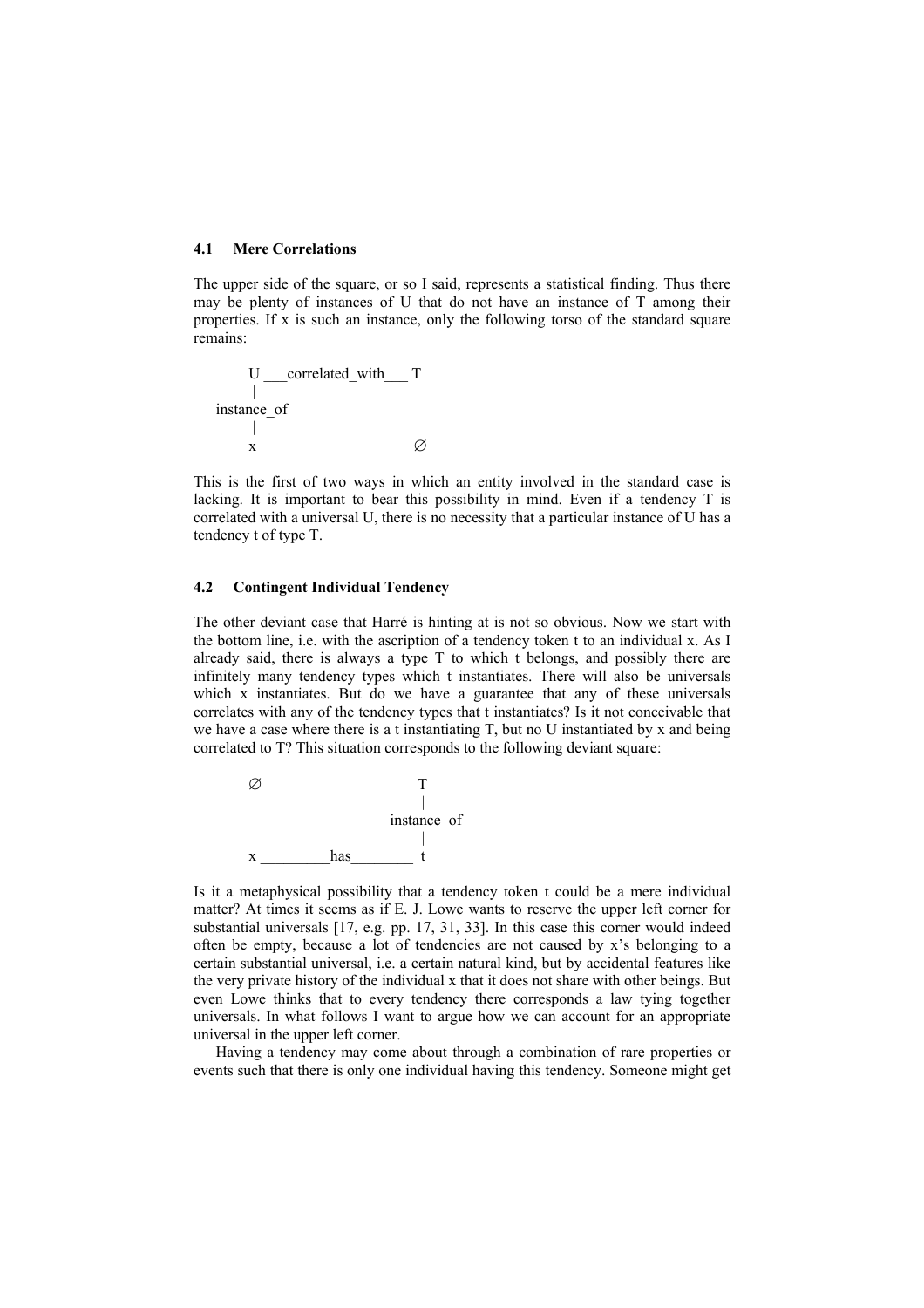a certain tendency, say, after an abduction by aliens or through a calling by a divine entity. However, even if only one person underwent this special treatment after she has been abducted by aliens, one is inclined to assume that anybody who eventually undergoes this special treatment will get a tendency token of the same type. Thus there actually is a universal U that is causally connected to the tendency in question, even if it happens that it has only one actual instantiation. Similar things apply to the other example. Even if God transfers a special tendency to one chosen individual only, it would be odd to assume that an almighty being should not be able to transfer such a tendency to any of his chosen ones. Thus, in this situation "chosen by God to possess a tendency of type T" names a universal U that is causally connected to T, even if it should turn out that there is only one individual that instantiates this universal.

If the tendency in question happens to come into existence in a more secular way by combination of different properties, we should look out for a conjunctive combination of types of these properties to fill the gap in the upper left corner. There is, however, a dispute whether conjunctions of properties (like "green and round") name a universal in its own right (cf. [8, pp. 144-154], [25, §§ 41-45] on the contra side and [1, ch. 15] on the pro side). But even if we reject conjunctive property universals we may fill the gap, if we replace U by a set of universals  $U_1$ ,  $U_2$ ,  $U_3$  ... Then we get something like the following:



Thus even in this case there is a way to fill this gap, though it might be considered to be ontologically questionable to admit conjunctive properties or too *ad hoc* to substitute the relation "correlated with" with "conjunctively correlated with". Filling the gap in the alien-example, however, was neither *ad hoc* nor ontologically questionable. But, of course, such examples never bother the medical researcher, because correlations of universals that have only one instantiation can simply not be discovered by statistical means. Nor are such correlations useful to develop medical therapies that are meant to fit a wide range of patients.

#### **4.3 Epistemic Variants**

The previous discussion had a twofold conclusion: First, there are reasons to doubt the existence of contingent individual tendencies. Second, in the example discussed, the level of universals is of no interest for the medical profession, because these universals were instantiated by one individual only. What will, however, regularly be the case in the medical profession is that the square of tendency ascription remains gappy because of a lack of knowledge about the tendencies in question.

Such an epistemically gappy square can again come in two variants. First, we can start with the bottom line and get a gap in the upper left edge: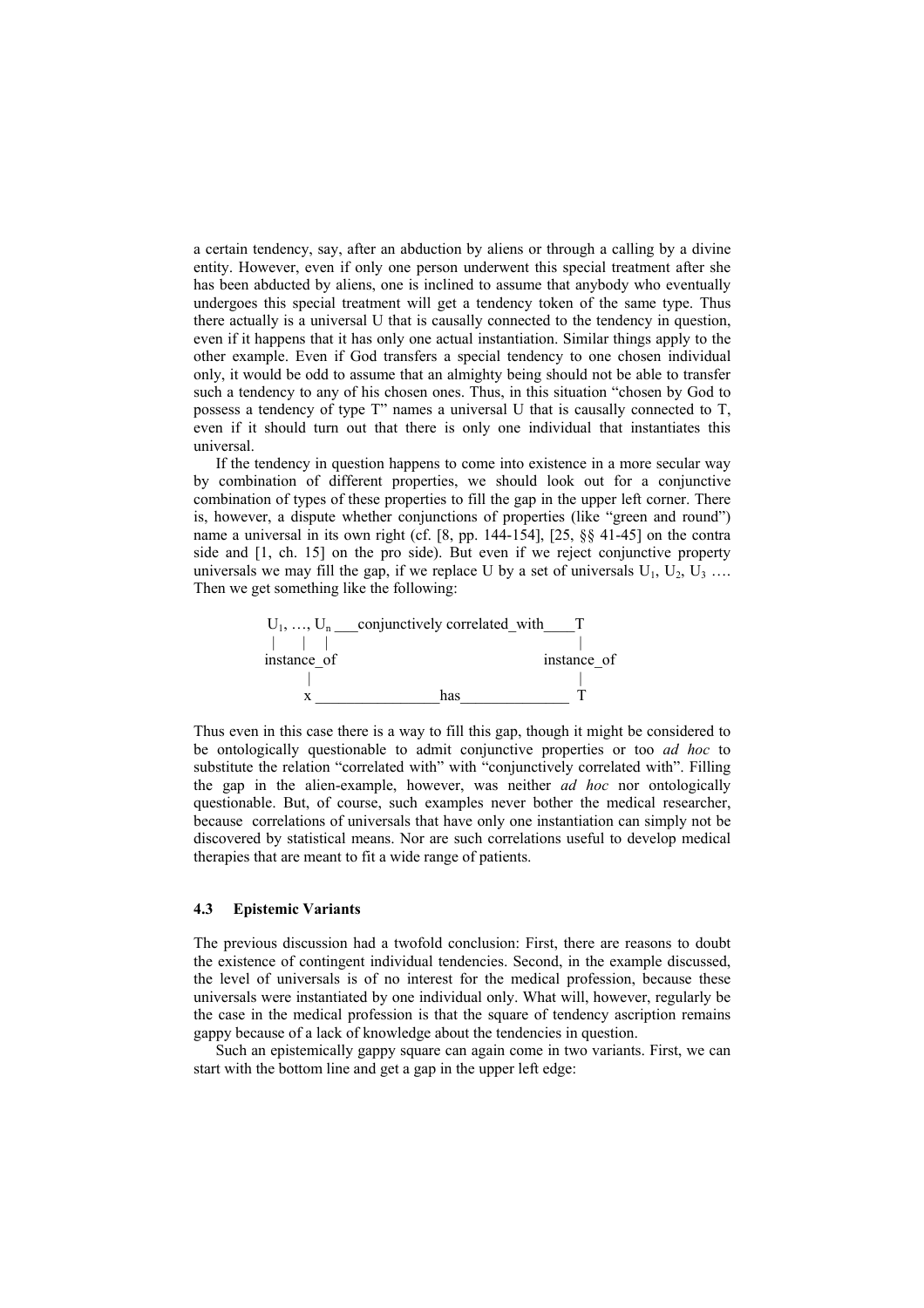

E.g., a patient may see the doctor and report that he has a tendency to vomit. Now it is the doctor's task to discover the universal instantiated by x that is correlated to the corresponding type of the tendency to vomit, in order to design a therapy for this patient.

Second, a doctor may observe that a patient instantiates a certain universal U, and he may know that U is correlated with a certain tendency type T. From this, the doctor may assume with a certain probability that the patient himself possesses a token of this tendency. But as the correlation between U and T is only a statistical one, it admits of exceptions. Thus, the following situation is possible:

$$
U \underbrace{\qquad \qquad \text{correlated\_with} \qquad \qquad} \qquad T
$$
\n
$$
\begin{array}{c}\n \text{instance\_of} \\
\mid \\
x\n \end{array}
$$

The doctor knows, first, that x instantiates U and, second, that U is correlated with tendency type T. Is this enough to conclude that x possesses a tendency token t that instantiates T? No, this would not be a valid conclusion, for, by assumption, the correlation between U and T is a statistical correlation only, and comes along with exceptions. That is, not all instantiations of U possess tokens of T. Thus, the proper diagnosis in this situation is not

(DA) "x has a tendency t",

but rather something more lengthy like:

(DB) "Patient x instantiates a universal U that is correlated with a certain tendency type T. Therefore, there is a certain probability P that x possesses a token t, instantiating T."

This sounds a bit clumsy. But there is an important difference between the two diagnoses (DA) and (DB). It is the difference between having a tendency and having a chance of having a tendency. Compare this with the following situation: You know that a hundred people participated in a lottery, and each of them bought one of the hundred lots. Only one of the lots wins, and the price to be won is 1 million Euros. 99 of the lots are blanks, thus the chance to win the 1 million Euros is 0.01 or 1 percent. Most obvious, there is a huge difference between a chance to win a million Euros and having a million Euros. Ontology should do justice to differences of this importance.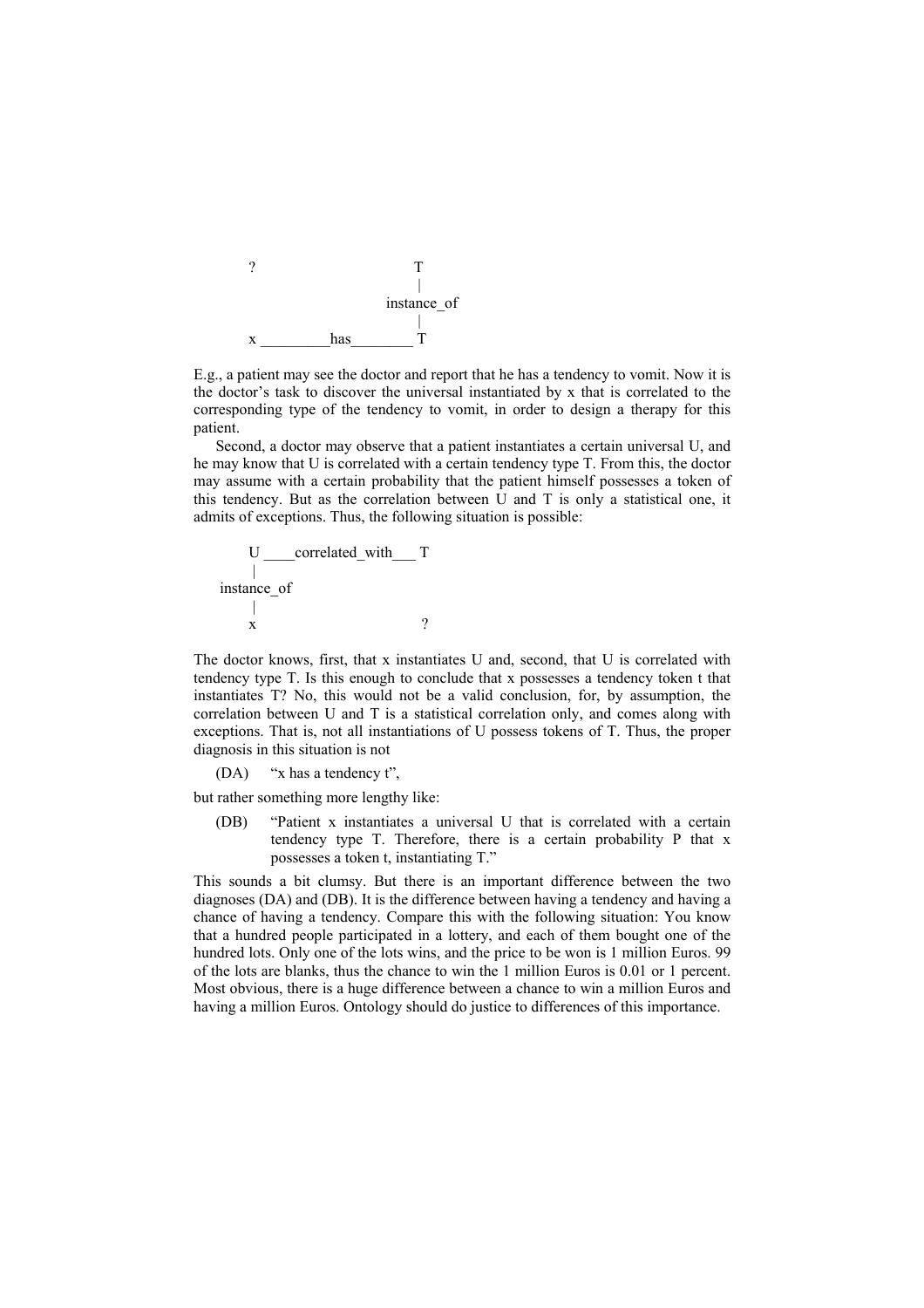## **5 Conclusions**

The ontology of tendencies, or so I have argued, is of vital importance for the representation of medical knowledge. While tendencies share some features with other properties of the realizable-realization-structure, like dispositions, abilities, potentialities, virtues and vices, they differ from these in a number of salient respects. For the medical practitioner, both ascriptions of tendency tokens and of tendency types are relevant, which are connected to each other in a characteristic way that I modelled as the standard square of tendency ascription. In the standard case, ascriptions of tendency tokens go hand in hand with the correlation of a corresponding tendency type with another universal. I discussed the possibility of two deviant cases, where either there is no correlated universal or no tendency token and their epistemic counterparts, where it is not known what the correlated universal is or whether the patient is a bearer of the tendency token. Any representation of medical knowledge should allow for all these possibilities and be able to distinguish between them.

## **Acknowledgements**

The present paper was written under the auspices of the project Forms of Life sponsored by the Volkswagen Foundation. I am indebted to Ingvar Johansson and Andrew D. Spear for discussions and comments on an earlier versions of this paper.

## **References**

- [1] David Armstrong. *A Theory of Universals. Universals and Scientific Realism*, vol. 2, Cambridge University Press: Cambridge 1978.
- [2] Roy Bhaskar. *A Realist Theory of Science*, 2nd editon, Harvester Press: Hassocks 1978.
- [3] Nancy Cartwright. *How the Laws of Physics Lie*, Oxford University Press, Oxford 1983.
- [4] Werner Ceusters, Barry Smith, Louis Goldberg. A Terminological Analysis and Ontological Analysis of the NCI Thesaurus, *Methods of Information in Medicine* 44: 498- 507, 2005.
- [5] T.S. Champlin. Tendencies, *Proceedings of the Aristotelian Society* 91, 119-133, 1990/91.
- [6] Cleo Condoravdi, Dick Crouch, Martin van den Berg. Preventing Existence. In: C. Welty, B. Smith, (eds.), *Proceedings of the International Conference on Formal Ontology in Information Systems* (FOIS-2001), ACM Press, New York 2001, 162-173.
- [7] Quentin Gibson. Tendencies, *Philosophy of Science* 50: 296-308, 1983.
- [8] Reinhardt Grossmann. *The Categorical Structure of the World*, Indiana University Press, Bloomington 1983.
- [9] Rom Harré. *Varieties of Realism. A Rationale for the Natural Sciences*, Blackwell, Oxford 1994.
- [10] Martin Hollis. The *Philosophy of Social Sciences: An Introduction*, revised and updated, Cambridge University Press 1994.
- [11] Ludger Jansen. *Tun und Können. Ein systematischer Kommentar zu Aristoteles' Theorie der Vermögen im neunten Buch der Metaphysik*, Hänsel-Hohenhausen, Frankfurt 2002.